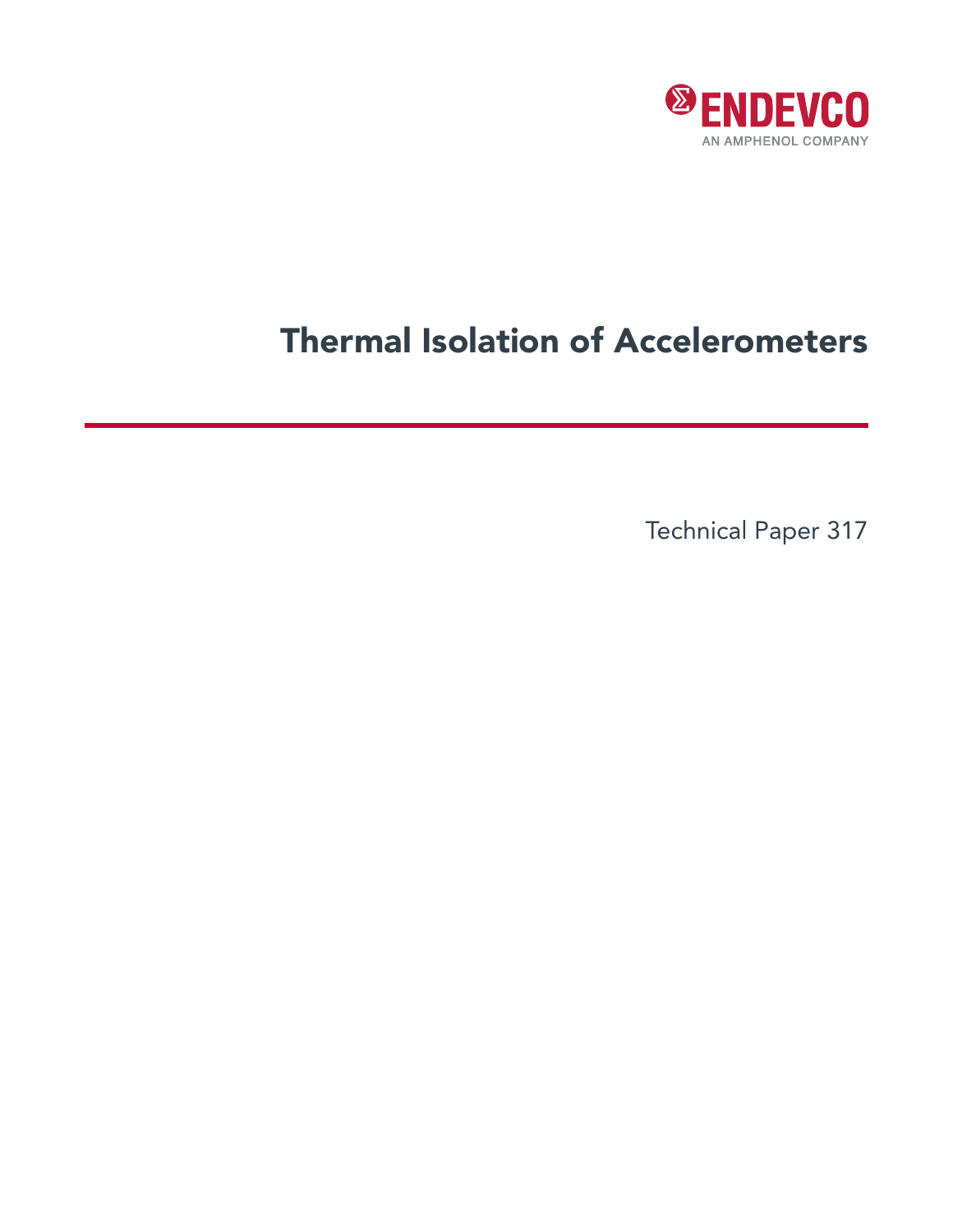Endevco Corporation's Accelerometer Thermal Isolator (ATI) significantly extends the operating temperature range of Isotron® accelerometers in certain applications. Constructed from a 0.325-inch-thick, lightweight amorphous polymer, the ATI is mounted to an accelerometer by means of a screw and to a test surface with an adhesive.

## Application

Endevco manufactures a complete family (Isotron) of piezoelectric accelerometers with internal electronics (IEPE) for low-level vibration measurements. The widespread acceptance of these low-impedance-output devices has spawned increasing interest in their use in applications involving test surfaces with temperatures that exceed these accelerometers' present operating range (-55°C through +125°C).

Thermal isolation is a very cost-effective solution for sensor operation on test surfaces having elevated temperatures. The difficulty of this approach lies in the selection and machining of the isolation material. Care needs to be taken to ensure that such isolation provides sufficient long-term protection while maintaining optimal sensor performance.

Endevco has solved this problem by using a readily machined amorphous polymer. This material is characterized by low thermal conductivity (Figure 1), rigidity at higher temperatures, excellent chemical resistance, high dielectric strength, natural flame

resistance, ease of bonding and substantial forming flexibility. Maximum service temperature of this material is +171°C.

Testing of this material as a thermal isolator was conducted on Endevco's model 65 Isotron triaxial accelerometer. This titanium, hermetic device has a mass of 5 grams.

The +175°C heat source was a Thermolyne 1900 hot plate. A Fluke thermocouple (model 80TK) was mounted on the face of the accelerometer furthest away from the heat source.

A 1.63 gram amorphous polymer was used as a Thermal Isolator. It was shaped as a square having a depth of 0.325 inch and a length of 0.500 inch per side. (Figure 2).

The isolator has a counterbored thru-hole to accommodate an M2.5 cap screw (Figures 2 & 3). The bottom of the model 65 accelerometer has an M2.5 tap to receive this cap screw.

| <b>Material</b>         | <b>Conductivity</b> (W/mK) | <b>Material</b> | <b>Conductivity (W/mK)</b> |
|-------------------------|----------------------------|-----------------|----------------------------|
| Air                     | 0.02                       | Water           | 0.6                        |
| <b>ATI from Endevco</b> | 0.13                       | Foodstuff       | $0.2$ to 1                 |
| Oils                    | 0.2                        | Wet soil        | 1.5                        |
| Concrete                | 0.3                        | <b>Metals</b>   | 30 to 400                  |

Figure 1 Estimates of thermal conductivity for various materials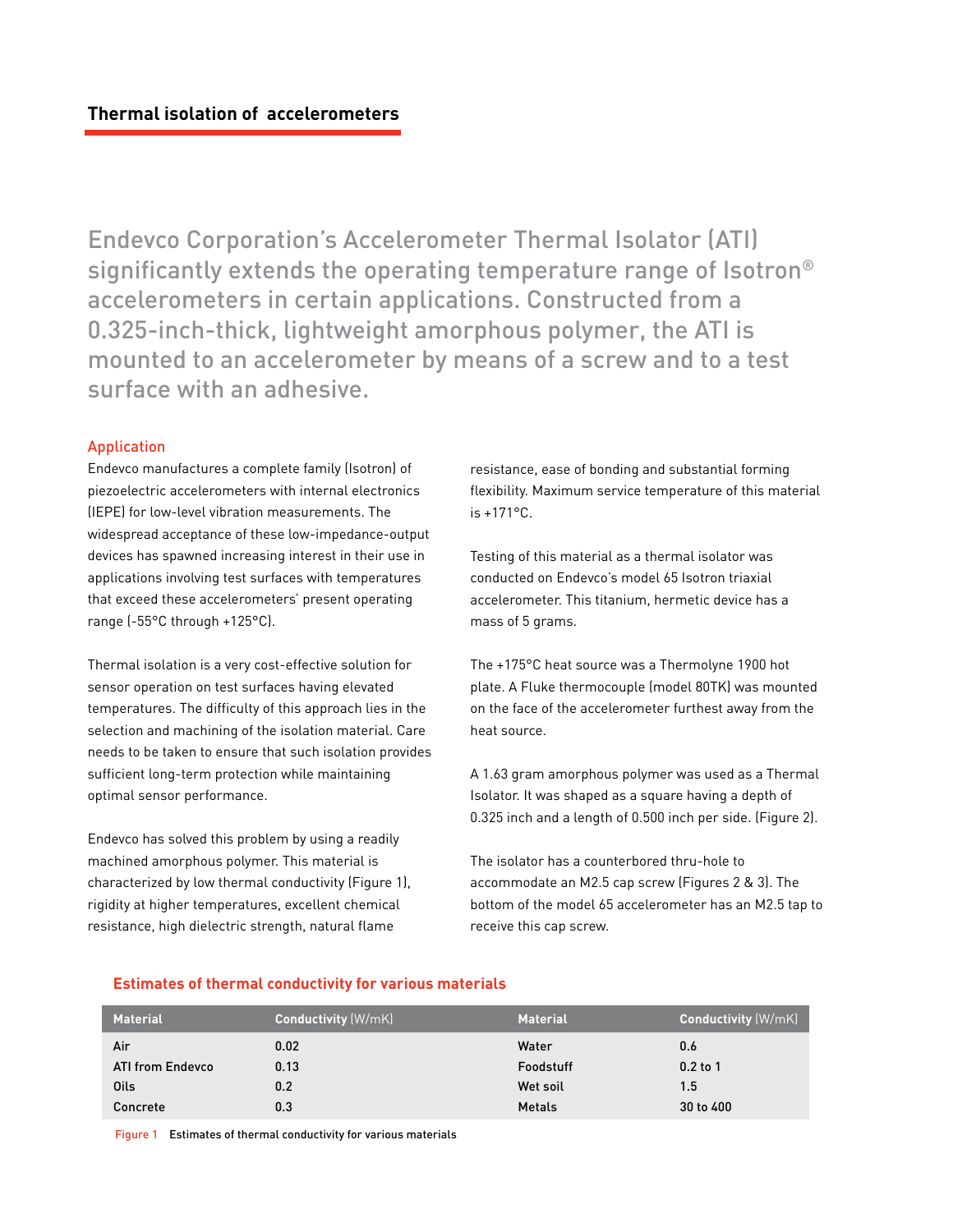

Once the accelerometer is mounted to the thermal isolator with the cap screw, the isolator can be mounted to a mounting surface with a suitable adhesive. A wide range of urethane, silicone and acrylic adhesives will provide acceptable adhesion. It is important to ensure good material contact by using a solvent wipe (Heptane) of the surfaces.



Figure 3 Thermal isolators for accelerometer models 65 and 63B

Figure 4 indicates that when the model 65 was placed directly on the pre-heated hot plate at +175°C, it stabilized at a temperature around +165°C. A decrease in temperature is expected here as all materials do resist heat transfer. Generally, we should expect sensors having the greatest mass to demonstrate the most resistance to heat conduction. As expected, however, the greatest decrease in temperature was associated with the isolator mounted between the model 65 and the heat source.



Most important is the observation that the significant decrease in temperature maintains its stability over time. This provides a practical solution to endusers who require "longer-term" solutions for hightemperature sensor exposure. This approach might also be generalized to accelerometers equal to or greater in mass than the model 65.

The mounted-resonant frequency of an accelerometer is expected to decrease when material is placed between the mounting surface and the accelerometer itself. When the 65 is used with the thermal isolator, therefore, its linear frequency response is compromised. Figure 5 shows the effect the 2988M11-1 thermal isolator has on the model 65's frequency response in the Z-axis. With the isolator, the 65's frequency response is still linear (±10%) out to 4 kHz.